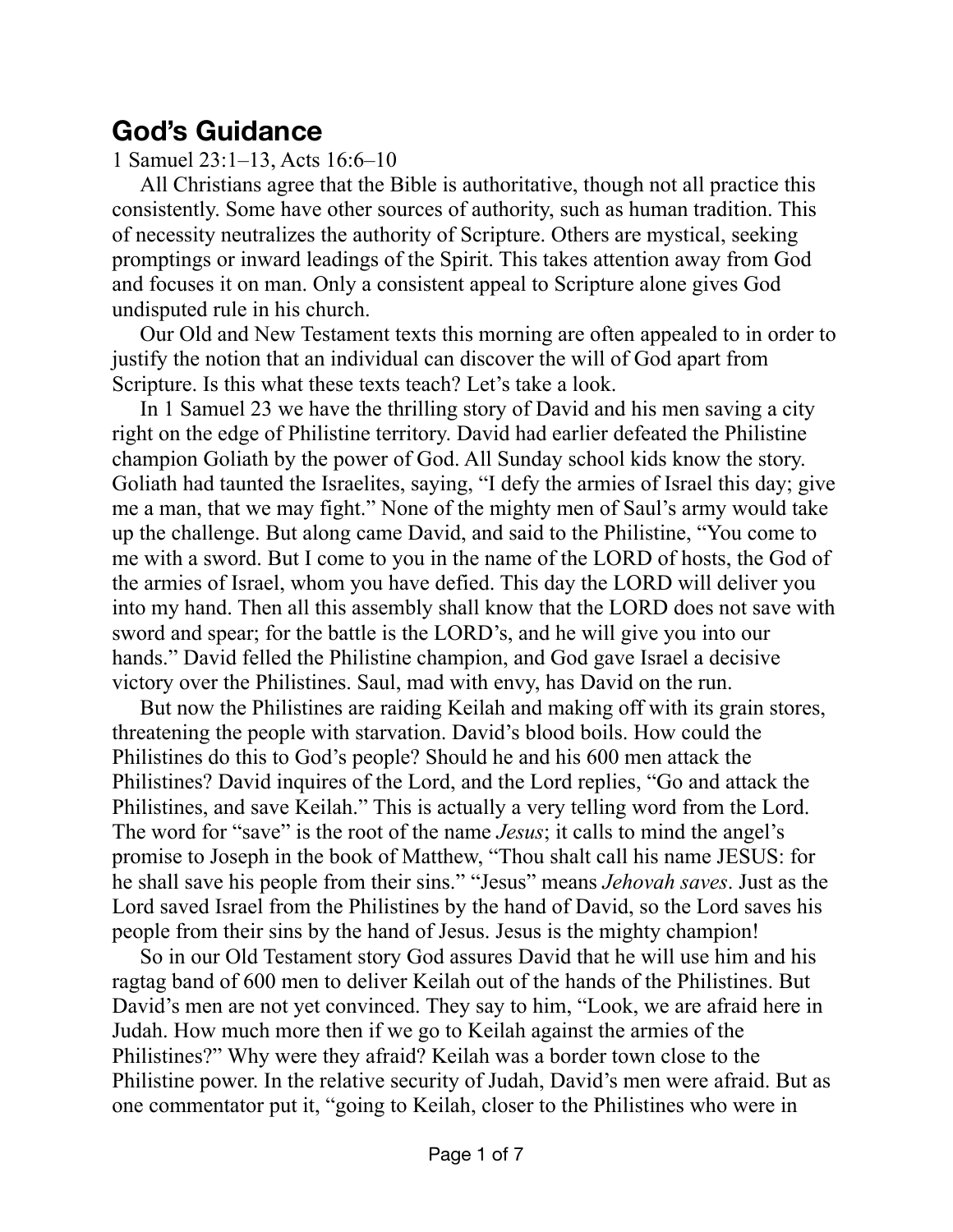<span id="page-1-1"></span>battle array and armed to the teeth, would be even worse—in fact, it would be too frightening to contemplate."<sup>[1](#page-1-0)</sup> So David inquired of the Lord once again, and again the Lord answered and said, "Arise, go down to Keilah. For I will deliver the Philistines into your hand."

Twice now, the Lord has promised David victory if he and his men attack the Philistine invaders at Keilah. This time, David's men are convinced, and they go to battle. They strike the Philistines with a mighty blow, and save the inhabitants of Keilah. God did not deliver Keilah by the hand of King Saul but by the hand of David and his ragtag band of men. It was a mighty victory.

But King Saul hears the news. And rather than rejoice that his people had been saved, Saul is again overcome by the spirit of envy. He calls the Israelites together for war, to go down to Keilah to attack David and his men. Rather than embrace the deliverance that God had given his people by the hand of David, Saul wants to destroy Israel's savior. If God uses someone else beside Saul to deliver his people, then that deliverer becomes Saul's enemy and must be destroyed! So it would be again, 1,000 years later, with the Jewish leaders at the coming of Christ. If God would save his people by his Messiah, whom the Jewish leaders rejected, then the Messiah himself must be destroyed. Mad with envy, the Jewish leaders would rather take their people with them to hell than to see them delivered by God's Messiah. Evil rulers in every age will sacrifice their people rather than relinquish their power. So it is in the present as well. This is why we must never put our trust in man, but always in God.

So Saul and the armies of Israel are on their way to Keilah to attack David. David hears of this and a third time comes to inquire of the Lord, this time by the hand of Abiathar the priest. When Saul had wickedly slaughtered the 85 priests of Nob by the hand of Doeg the Edomite, Abiathar alone escaped, and brought with him the ephod, a sacred vestment worn by the priests as a symbol of their authority. Since it wasn't safe for Abiathar to be around King Saul, he joins himself to David. David calls Abiathar and says, "Bring the ephod here" (the ephod was used in Old Testament times to discern God's will). Praying over the ephod, David inquires of the Lord, "O Lord God of Israel, Your servant has certainly heard that Saul seeks to come to Keilah to destroy the city for my sake. Will the men of Keilah deliver me into his hand? Will Saul come down, as Your servant has heard? O Lord God of Israel, I pray, tell Your servant." And the Lord said, "He will come down." Then David said, "Will the men of Keilah deliver me and my men into the hand of Saul?" And the Lord said, "They will deliver you." Having heard that, David and his men escape from Keilah.

<span id="page-1-0"></span>*Expositor's Bible Commentary* (PocketBible) [1](#page-1-1)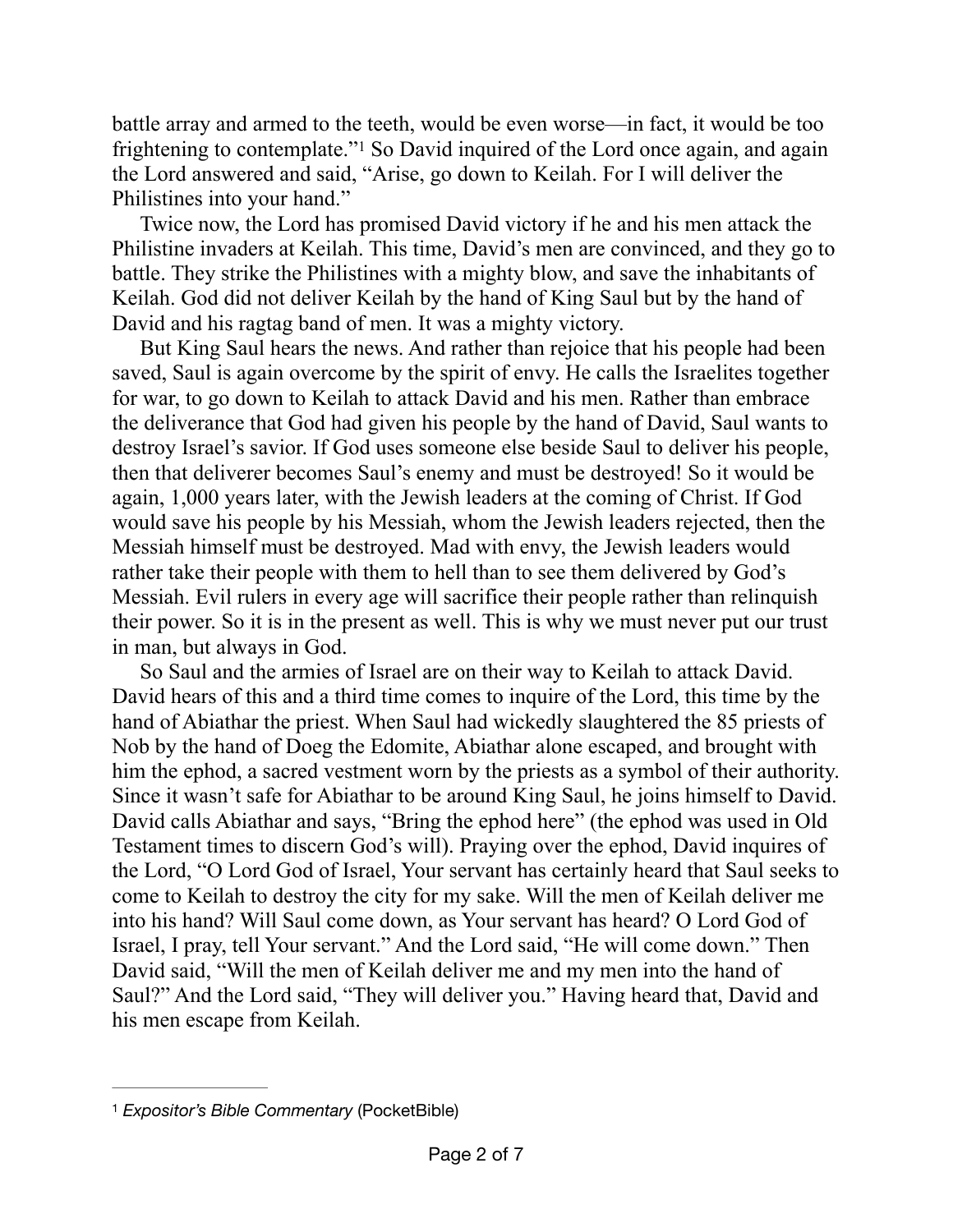Note what happened here in our Old Testament text. Three times David inquired of the Lord to discern his will, asking four questions in all. All four times the Lord responded. The word that is used is the common word "and he said." We are not told exactly the manner in which God responded to David. Did he hear an audible voice? In the third instance, when Abiathar was present with him, did Abiathar too hear an audible voice? We are not told. Or perhaps David heard an unmistakable voice within. We do not know for sure. We know only that, by whatever means, God gave specific counsel to David, revealing to him his will. God alone knows the future. He alone knows in advance whatsoever comes to pass, such as David's decisive victory over the Philistines at Keilah. And he knows events that *might* come to pass if he does not intervene. As our Confession of Faith tersely puts it, "God knows whatsoever *may* or *can* come to pass upon all supposed conditions.["2](#page-2-0) God alone could inform David that he was going to give him a great victory over the Philistines at Keilah. God alone could warn David that he better get out of the way, for the people of Keilah were about to betray their deliverer to King Saul. God alone has perfect knowledge of the future, and he will reveal it to save his people.

<span id="page-2-1"></span>Now consider our New Testament text. As we noted last week, the apostle Paul and his missionary teammates Silas and young Timothy were on a journey (Paul's second) to take the gospel to the land know now as Turkey. Our text says that "when they had gone through Phrygia and the region of Galatia, they were forbidden by the Holy Spirit to preach the word in Asia. After they had come to Mysia, they tried to go into Bithynia, but the Spirit did not permit them. So passing by Mysia, they came down to Troas. And a vision appeared to Paul in the night. A man of Macedonia stood and pleaded with him, saying, 'Come over to Macedonia and help us.' Now after he had seen the vision, immediately we sought to go to Macedonia, concluding that the Lord had called us to preach the gospel to them."

Interestingly, the critical text (which is usually shorter than the traditional Byzantine text and omits words and phrases) adds the words "of Jesus" to verse 7, rendering it, "When they came to the border of Mysia, they tried to enter Bithynia, but the Spirit *of Jesus* would not allow them to." The critical text also changes "the Lord" in verse 10 to "God": "we got ready at once to leave for Macedonia, concluding that *God* had called us to preach the gospel to them." Now I believe that the Byzantine is the better text, but the changes are interesting, giving us a progression from "the Holy Spirit" to "the Spirit of Jesus" to "God," referencing all three Persons of the Holy Trinity. One author states that "the heightening of terminology … from 'the Holy Spirit' to 'the Spirit of Jesus' to 'God' is … an

<span id="page-2-0"></span>WCF 3.2 ([https://opc.org/wcf.html#Chapter\\_03](https://opc.org/wcf.html#Chapter_03)) [2](#page-2-1)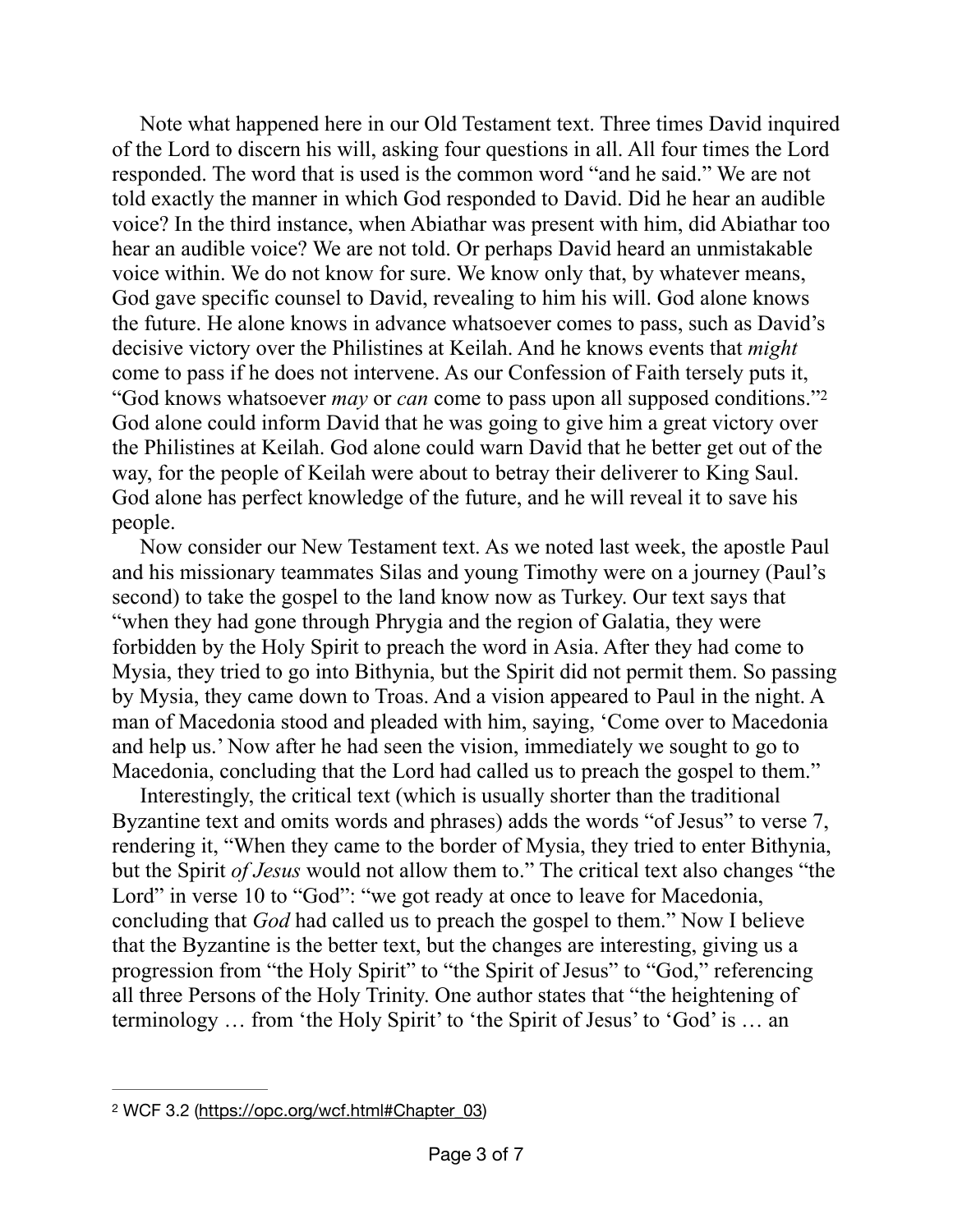<span id="page-3-2"></span>unconscious expression of the early church's embryonic trinitarian faith."<sup>3</sup> "One-God-in-three-Persons" is a fundamental tenet of the Christian faith. Our Lord Jesus was at once both human and divine. He became man to die for men. He had to be man in order to die, and he had to be divine both to bear in his person the tremendous burden of his sufferings and to give infinite value to them. Truly, when Christ on the cross uttered the words "It is finished," he had borne the sins of all his elect in every age. And as our Confession puts it, he did "fully discharge the debt of all those that are thus justified, and did make a proper, real, and full satisfactionto his Father's justice in their behalf."<sup>[4](#page-3-1)</sup> The Spirit, too, is divine, applying the benefit of Christ's atonement to each of the elect, working faith in them, and enabling them to confess Christ as their Savior and Lord.

<span id="page-3-3"></span>Paul and his missionary teammates wanted to take this message to Asia—used here, not in reference to the Far East but in its much more restricted sense of the Roman province of Asia in what is now western Turkey, on the eastern coast of the Aegean Sea. Three times we read of the Spirit's guidance to the missionary team: "they were forbidden by the Holy Spirit to preach the word in Asia"  $(v, 6)$ , "they" tried to go into Bithynia, but the Spirit did not permit them" (v. 7), and "a vision appeared to Paul in the night" (v. 9). The word rendered "vision" refers to *that which is seen*. By this we know that Paul saw something. Now this is not the first time that he saw something; he saw the Lord in a bright light on the road to Damascus, when God converted him. But here Paul saw something in the middle of the night. Did he see it in a dream, or did he waken to see what appeared to be a man in bodily form in his room bearing the message, "Come over to Macedonia and help us"? We are not told. But Paul understood it to be an authoritative communication from God, an announcement that the missionary team was not at this time to preach the gospel in what is now Turkey but were to go further to Macedonia, a province in the north part of Greece. In response the missionary team immediately made plans to go to Macedonia.

Why did God want the three missionaries (actually four, including Luke; see the words "we" and "us" in v. 10) to go to Macedonia? Because his spirit was preparing the heart of a woman named Lydia, and through her intended to reach the Roman jailer in Philippi. God is the good Shepherd. He cares for every one of his sheep, going to great lengths to rescue them from sin and death.

Yesterday over lunch Pastor Ralph Rebandt addressed the presbyters. Ralph is a minister of our presbytery running for governor. Ralph spoke of how he is selfconsciously trying to keep his campaign Christ-focused. At one campaign appearance several weeks back a couple came up to Ralph and Carole and wanted

<span id="page-3-0"></span>*Expositor's Bible Commentary* (PocketBible) [3](#page-3-2)

<span id="page-3-1"></span>[<sup>4</sup>](#page-3-3) https://opc.org/wcf.html#Chapter\_11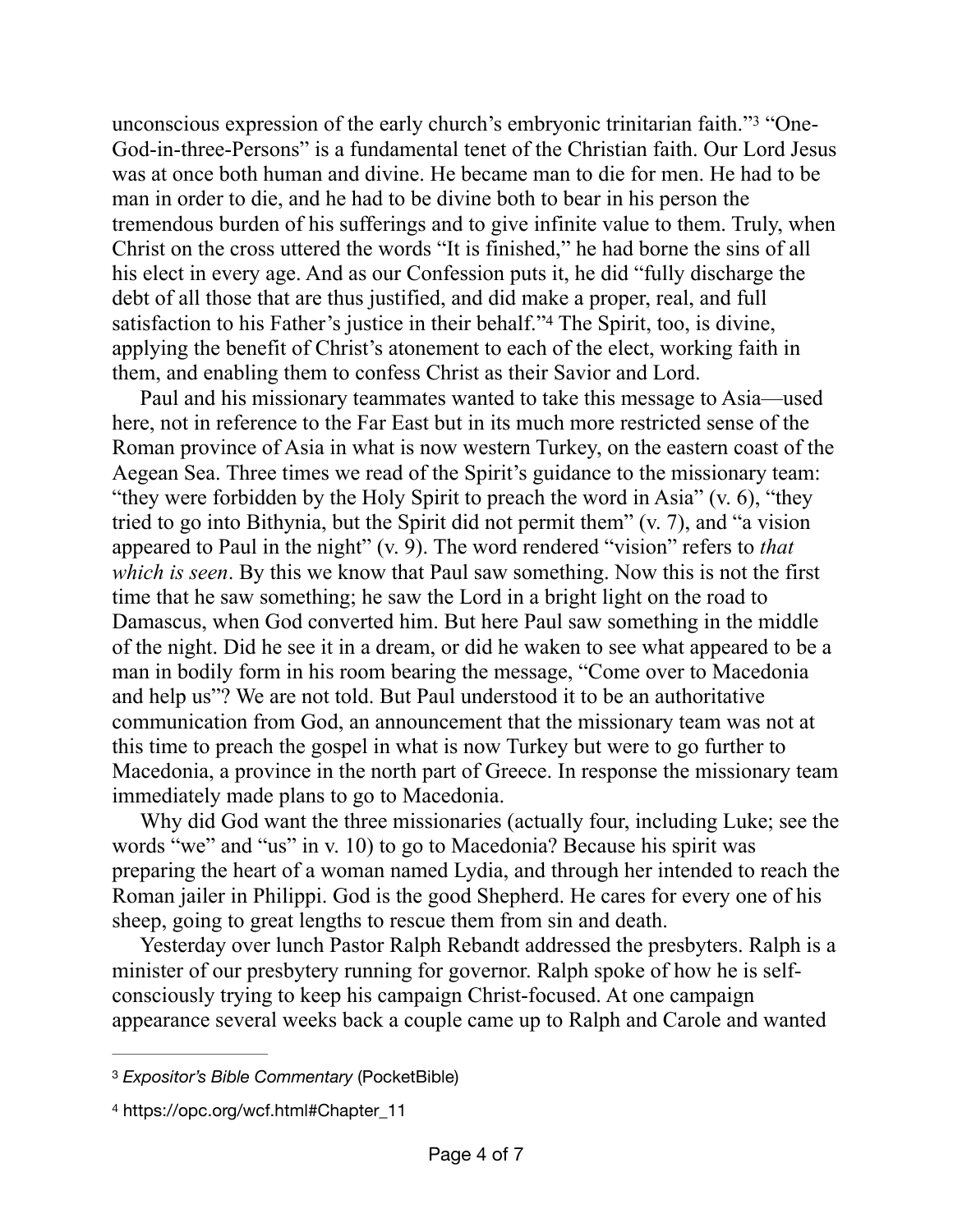to know more about Christ. They said they had never heard such things as Ralph had spoken of. Ralph and his wife stayed for several hours after the meeting, witnessing to the couple about Christ. Ralph and Carole were profoundly moved to have been used by God as he opened up the heart of a needy couple on the campaign trail.

We have shown that in both our Old and New Testament texts God reveals his will directly, apart from the written Scriptures. Do these texts, and others like them, teach us that this is normative for us as well? Should Christians today expect God to reveal his will for their lives through dreams, visions, impressions or audible words? Consider with me two points, first,

## **1. God revealed himself in visions and dreams before the canon of Scripture was completed.**

It is important to observe the context. In our Old Testament and New Testament readings today we see the saints struggling to ascertain God's specific will for their lives without reference to the completed Scriptures. We must remember that God did not give his word all at once. There is what we call *progressive revelation* given over a period of time. God reveals himself to Adam and Eve in the Garden of Eden. Even at that early date he reveals that he was going to send his promised Messiah who would be the seed of the woman—a baby conceived not through the physical union of husband and wife but supernaturally, through the woman alone (a virgin birth). Speaking to the serpent God said, "I will put enmity between thee and the woman, and between thy seed and *her seed*; it shall bruise thy head, and thou shalt bruise his heel" (Gen. 3:15). Notice the reference to "*her* seed"—that is, the seed of the *woman*. Now this revelation was given to Adam and Eve before any human babies had been born. There was a lot for Adam and Eve to learn. This Scripture is called the *protevangelium*. That is a Latin term meaning *first gospel*— "first anticipation of the gospel"—but it can be found in an English dictionary.<sup>[5](#page-4-0)</sup> As the original couple was being evicted from the Garden because of their sin, God promised the coming of the Savior, the virgin-born divine Son.

<span id="page-4-1"></span>As the story of the Bible progressed, God revealed more and more of himself. The writer to the Hebrews expressed it this way: "God, who at various times and in various ways spoke in time past to the fathers by the prophets, has in these last days spoken to us by His Son, whom He has appointed heir of all things, through whom also He made the worlds" (Heb. 1:1–2). The culmination of God's revelation would be Christ. After the coming of Christ, God's revelation would cease; there would be nothing left to reveal. Our Lord Jesus Christ put his stamp of approval upon the Old Testament Scriptures with his definitive pronouncement,

<span id="page-4-0"></span>Protevangelium: "a messianic interpretation of a text (as Gen. 3:15 RSV) presaging man's [5](#page-4-1) ultimate triumph over sin through a coming Savior—used as the first anticipation of the gospel" ([https://www.merriam-webster.com/dictionary/protevangelium\)](https://www.merriam-webster.com/dictionary/protevangelium)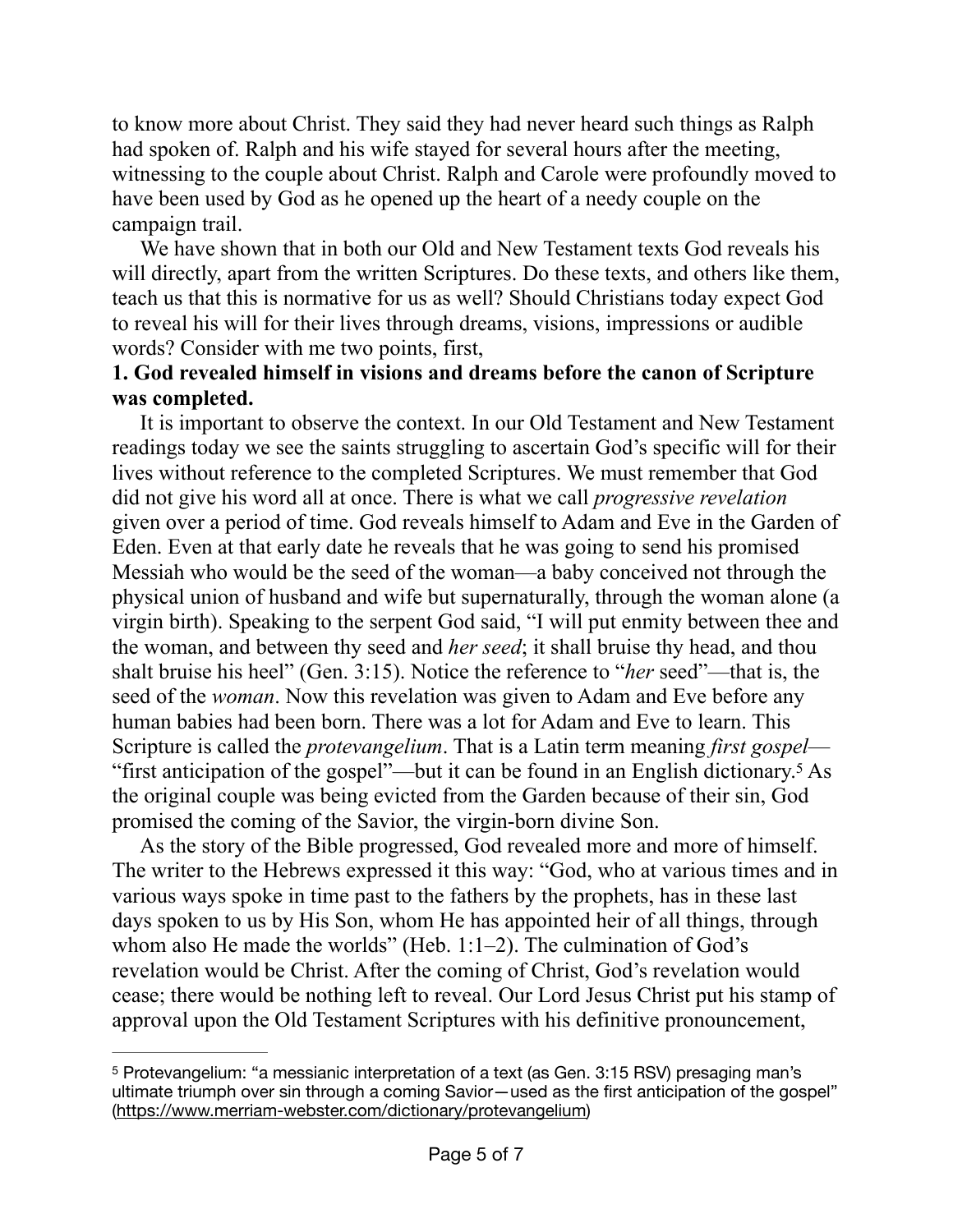"Thy word is truth" (John 17:17). At his coming he chose the twelve, whom he named apostles, and authorized them to preach his gospel. Within a generation of his ascension up to heaven, the Holy Scriptures were complete; the canon was closed.

Do not miss the obvious fact that our Old and New Testament texts today, wherein we read of men of God ascertaining his specific will for their lives by special revelations, recorded incidents that took place *before* the completion of Holy Scripture. It is very important to remember this context. God gave special revelation to his people at various times and in various ways, but now, in these last days, he has spoken definitively by his Son. Let's unpack that a little more. Consider with me point two:

## **2. Today, now that the Scriptures are complete, God reveals his will in holy Scripture.**

The Bible does not instruct the saints today to seek to discover God's will by waiting for voices, dreams, visions, promptings or impressions. Rather, it tells us, "Search the Scriptures." The Bible is a completed book. With the coming of Christ God has nothing new to say. He has spoken with finality in his Son. Christ is the culmination of God's progressive revelation. Whatever he wants us to learn can be seen in Christ.

Are we downcast? There is hope in Christ! Are we perplexed? There is wisdom in Christ! Are we tempted? There is strength in Christ! Are we lost? There is salvation in Christ!

Peter writes that "his divine power hath given unto us all things that pertain unto life and godliness, through the knowledge of him that hath called us to glory and virtue" (2 Pet. 1:3). Note the phrase "all things that pertain to life and godliness." "All things"—not just religious truth, not just things that are useful only in church, "*all things* that pertain to life and godliness."

Who is the one who has called us to glory and virtue? Christ, the one who is bringing many sons to glory. The Holy Bible is the word of Christ. Paul instructed, "Let the word of Christ dwell in you richly in all wisdom; teaching and admonishing one another in psalms and hymns and spiritual songs, singing with grace in your hearts to the Lord" (Col. 3:16). Scripture is the word of Christ. Scripture is where we need to turn to learn the answers to life's perplexing questions. The Bible is God's infallible word; it will never lead us astray.

But not only do we have the word, we have the Spirit. Shortly before he went to the cross Jesus told his disciples, "I have yet many things to say unto you, but ye cannot bear them now. Howbeit when he, the Spirit of truth, is come, he will guide you into all truth: for he shall not speak of himself; but whatsoever he shall hear, that shall he speak: and he will show you things to come" (John 16:13).